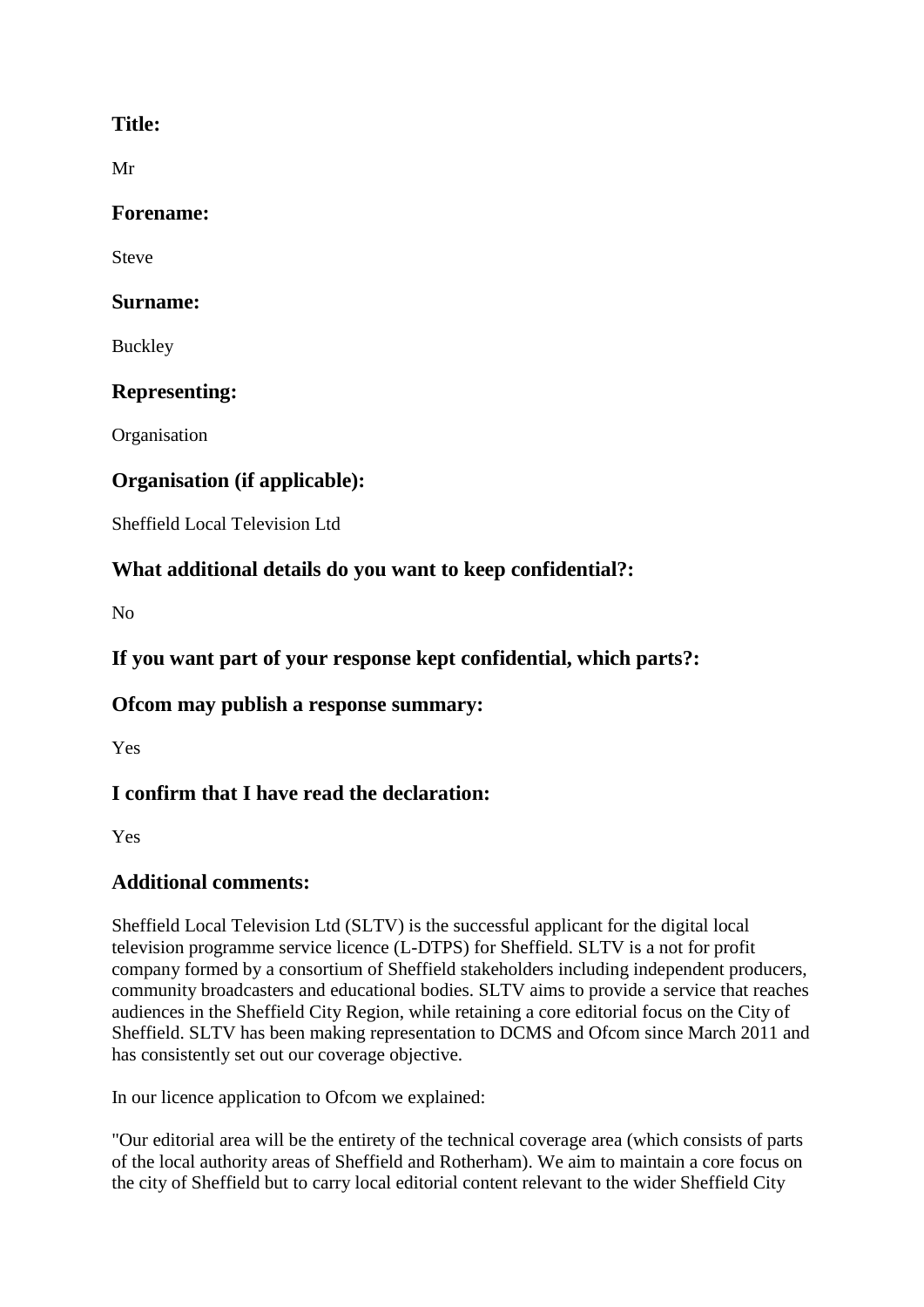Region (which includes Sheffield, Rotherham, Barnsley, Doncaster, Chesterfield, Worksop and other smaller towns). We will enhance coverage through other platforms (cable, Internet and IPTV) and will also explore technical coverage extension with the local multiplex operator."

In May 2012, Ofcom responded to SLTV representation on Sheffield coverage, by adding Sheffield to the list of pioneer locations in their May 2012 statement on Licensing Local Television. On the issue of the coverage available for a Sheffield local TV channel, the statement said:

"There is no transmission frequency available that would allow Sheffield to be reached by signals from Emley Moor. It may be possible to find an alternative transmission site closer to Sheffield that lies in line with aerials pointing at Emley Moor. Ofcom would consider proposals for use of an alternative site from a multiplex applicant." (Ofcom, 12 May 2012)

Since the decision to award the Sheffield local television licence to SLTV we have requested Ofcom and Comux UK re-examine the assessment of frequency availability from Emley Moor in case a channel can be found to serve Sheffield City Region. Our own technical assessment, which we have provided to Ofcom and Comux UK, indicates this as the preferred technical solution.

#### **Question 1: Do you have any comments on the proposed order?:**

We welcome plans to make use of the 600MHz spectrum band on a temporary basis for digital terrestrial television services.

We also welcome and support the submission to Ofcom by Comux UK on the use of this spectrum. In their response to the previous consultation, Comux UK stated:

"We would like Ofcom to consider the use of a single 600MHz channel to assist the local television area of Sheffield. Coverage of Sheffield from the local Sheffield transmitter is very limited and there is no other available frequency from Emley Moor at this time. Comux would like to register interest in use of a 600MHz channel as a temporary solution to improve television coverage of the Sheffield area."

We note the principal use proposed by Ofcom for temporary DTT services in the 600 MHz spectrum band consists of a number of quasi-national channels.

We believe, in the absence of a channel being found in another part of the band, that allocation of a single 600MHz channel on Emley Moor to improve local television coverage in Sheffield is a a potential interim solution consistent with the terms of the Order.

We support the terms of the proposed limitation Order in so far as they would permit this use. In particular we note the limitation is not restricted to just one licence but for "a limited number" of licences.

We also support the criteria set out in paragraph 2(3) of the Order both in principle and in terms of their reasonable practical interpretation with particular respect to the availability of local television services.